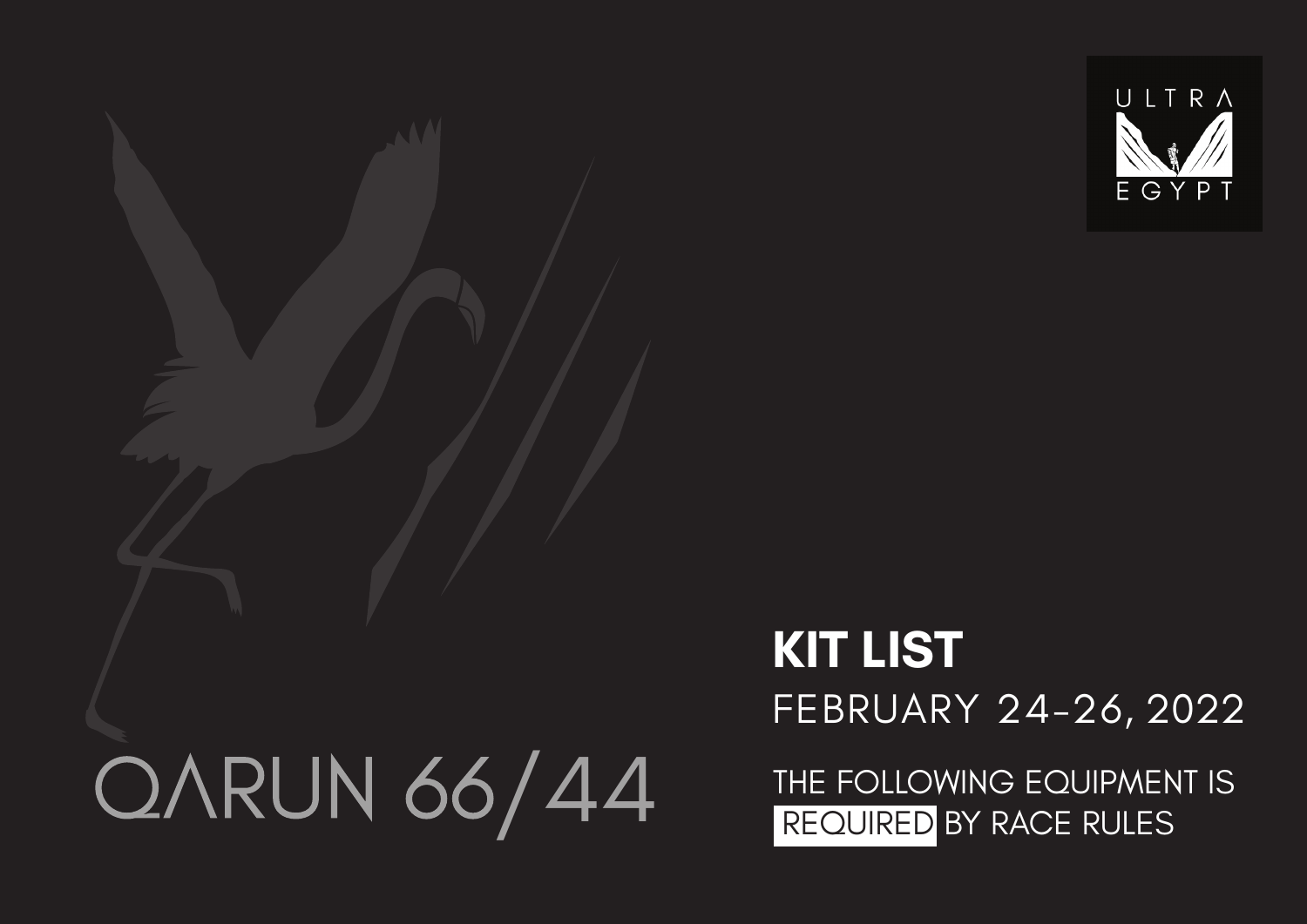## **MANDATORY KIT LIST**

- $\Box$  A pair of trail or suitable running shoes
- $\Box$  Running socks (light, synthetic)
- $\Box$  Hydration pack (running vest) (including a hydration system with minimum capacity of 1.5L)
- $\Box$  Dry fit t-shirts
- $\Box$  Running shorts
- $\overline{\Box}$  Sand gaiters
- Windbreaker, water-repellant jacket and preferably with taped seams
	- (soft enough to be folded in hydration pack)
- $\Box$  Synthetic/non-cotton base layer
- □ Personal electrolytes/hydration solution
- Cap UPF 50 or Sahara/Legionnaire style hat for extra protection
- High quality head torch with spare batteries
- GPS device (&/or fully charged mobile phone with a GPS app)
- □ Whistle
- Personal basic first aid kit
- Any medication required  $\Box$

### **RUNNING CAMPING**

- Survival blanket
- Sleeping bag (0 °C)
- Down/synthetic jacket
- □ Slippers/trainers
- $\Box$  Heavy socks
- □ Normal clothes & toiletries (for before/after the race and for travelling)
- $\Box$  Travel eating bowl and cutlery
- □ Toilet paper roll
- $\square$  Pack of baby wipes
	- (not mandatory to carry whilst running but consider
	- doing so for toilet stops)